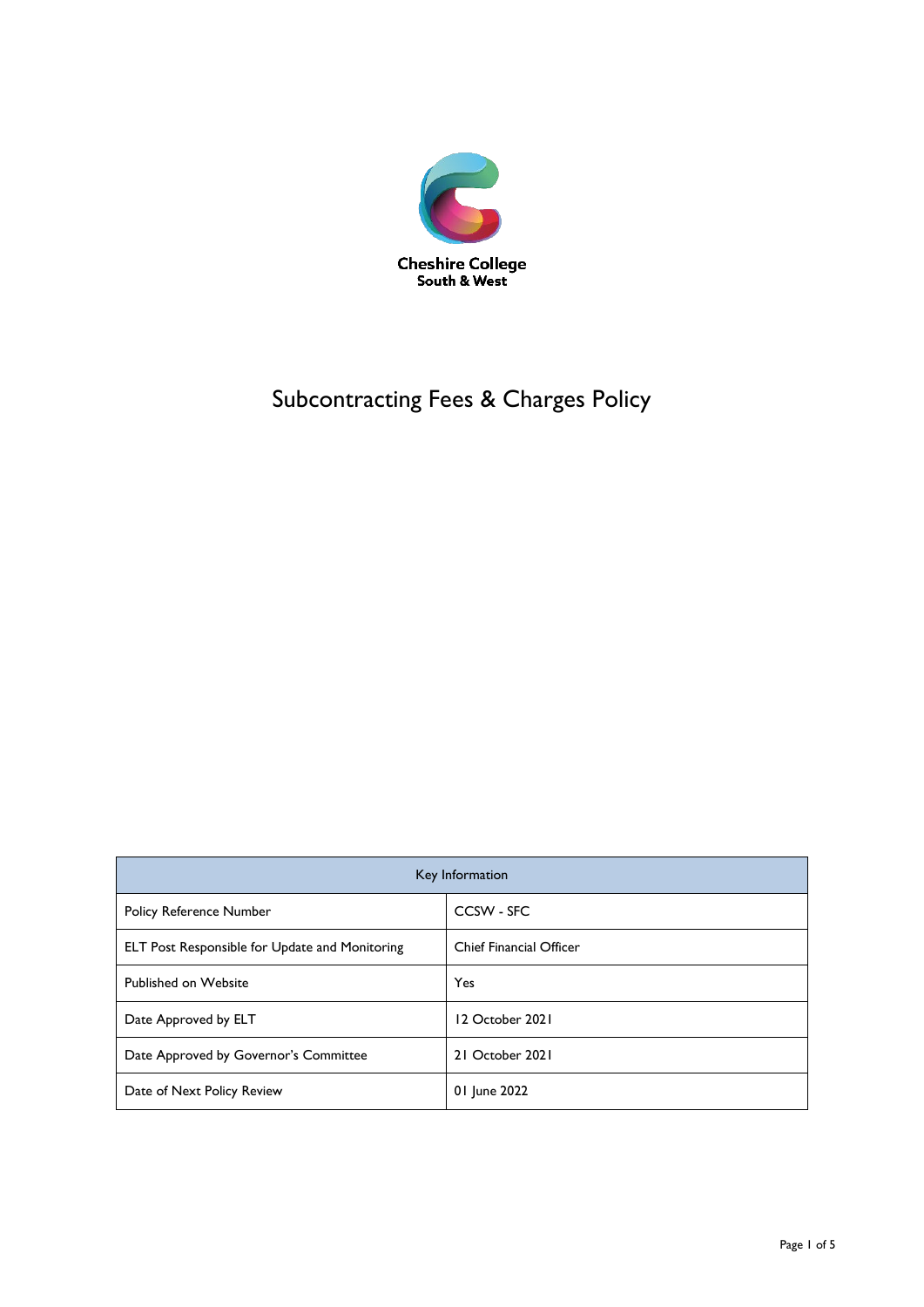# **1. Aim/Scope**

- 1.1 This policy applies to all sub-contracting activity supported with funds supplied by the Education and Skills Funding Agency (ESFA).
- 1.2 This policy is a mandatory requirement which must be in place prior to the College participating in any subcontracting activity which is funded by the ESFA.
- 1.3 The policy is effective from 1 August 2021.

# 2. **General Policy Statement**

- 2.1 The College is committed to applying a consistent standard for all sub-contracting activity in accordance with the funding rules and policy intent. The College has taken the strategic decision to work with high quality subcontractors who add value to and enhance the quality of the learner offer by complementing the provision offered by the College. The College shall retain clear and transparent accountability for the quality of training provision.
- 2.2 The College will ensure that:
	- 2.2.1 sub-contracting activities comply with the principles of best practice in the skills sector. In particular, it will be guided by the principles set out in the ESFA Funding guidance, ESFA subcontracting control regulations and any subsequent changes. The College reserves the right to amend its sub-contracting arrangements at any time to reflect the amendments and requirements of the funding body;
	- 2.2.2 it is committed to undertaking fair and transparent procurement activities;
	- 2.2.3 it will conduct robust due diligence procedures on potential sub-contractors to ensure compliance with the ESFA funding guidance; and
	- 2.2.4 all levels and provision are of the highest quality of learning delivery, demonstrating value for money and a positive impact on learners and employers.
- 2.3 The funding which is retained by the College will correlate to the costs of the services provided. These services, and the levels of funding being retained by the College, will be clearly documented, and agreed with the subcontractors as being justifiable and reasonable in the circumstances and agreed by all parties.
- 2.4 The rates of such retained funding will be commercially viable for both the College and the sub-contractors and will be negotiated and agreed in a fair and transparent manner, proportionate to the actual services being provided.

#### **3. Selection and Appointment of Subcontractors**

- 3.1 Subcontractors will only be used to complement the College delivery in line with ESFA funding rules, specific to the type of provision and the relevant funding and will all be required to satisfy due diligence processes and sign a legally binding contract.
- 3.2 In selecting partner providers, the College will consider the following:
	- 3.2.1 Reputation including referral from other providers or employers
	- 3.2.2 Specialism particularly in niche provision areas
	- 3.2.3 Geographic Location with specific support to local partners and employers
	- 3.2.4 Quality Measures including previous recruitment, retention and success rates, Ofsted rating etc.
	- 3.2.5 Finance with reference to Credit Checks and provision of accounts for review
- 3.3 All Apprenticeship Subcontractors must be on the ESFA Register of Apprenticeship Training Providers *(RoATP)* as either a Main Provider, Employer Provider or Supporting Provider. The College will only contract with Apprenticeship Subcontractors who are confirmed as being on the Register.
- 3.4 Providers of 16-19 study programmes, AEB programmes and ESF programmes will now come under the new ESFA Subcontracting Standard.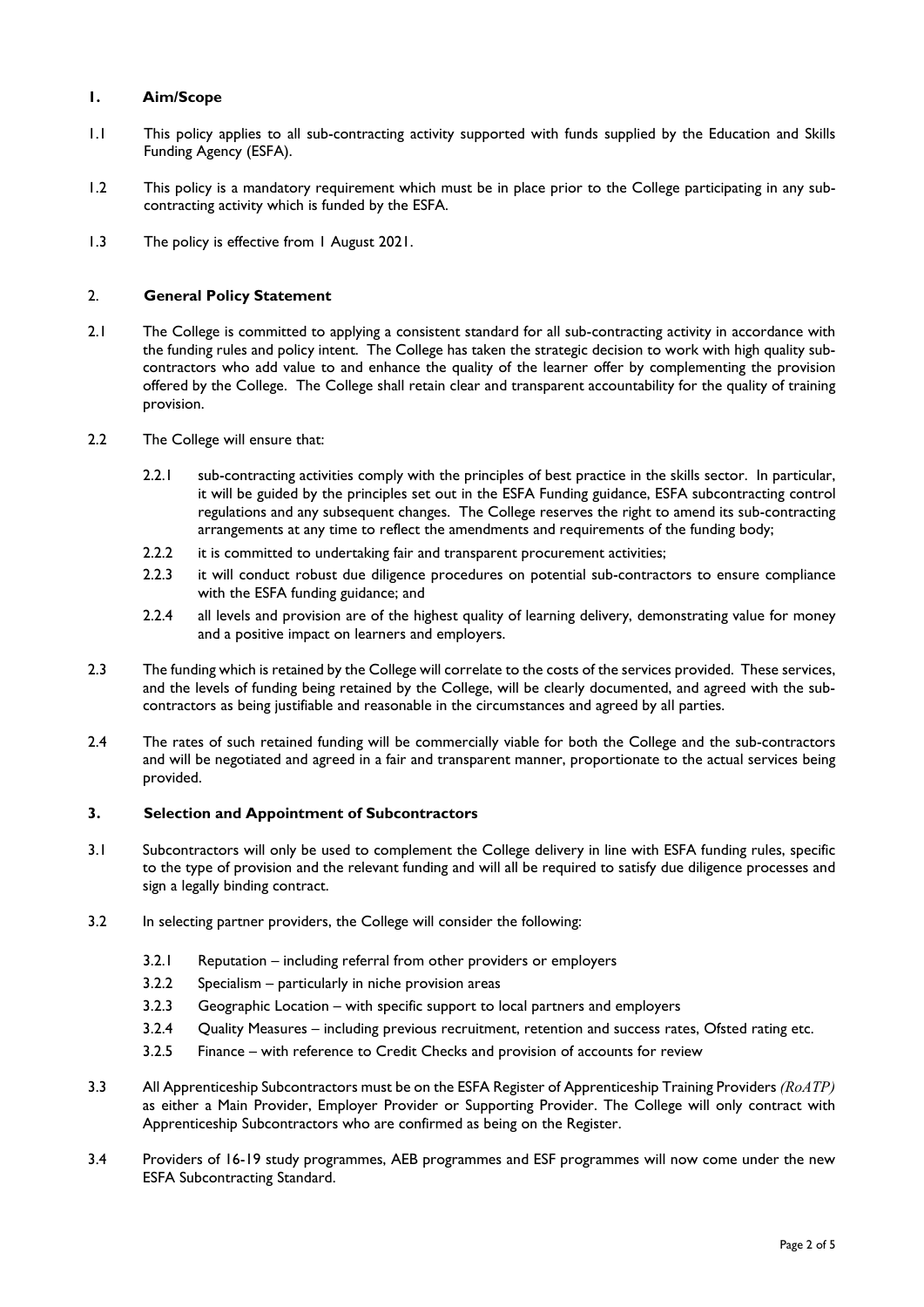# 4. **Rationale for Sub-Contracting**

- 4.1 The College engages with sub-contractors to better meet the needs of learners, employers and the wider community.
- 4.2 Reasons are varied but would include:
	- 4.2.1 enhancing the opportunities available for learners;
	- 4.2.2 filling gaps in niche or expert provision, or provide better access to training facilities;
	- 4.2.3 support better geographical access for learners;
	- 4.2.4 offer an entry point for disadvantaged groups; and
	- 4.2.5 give consideration of the impact on individuals with shared protected characteristics;
- 4.3 Additional reasons to those listed above may be:
	- 4.3.1 the temporary expansion of the provision to meet a short-term need;
	- 4.3.2 providing immediate provision whilst expanding direct capacity. This may include working with subcontractors to explore and learn about new standards or sectors prior to investment in resources;
	- 4.3.3 providing access to, or engagement with, a new range of customers;
	- 4.3.4 ensuring delivery intention is met where there is a recognised risk in direct provision;
	- 4.3.5 supporting employers with a wide geographic requirement; and
	- 4.3.6 to widen participation in programmes, particularly those learners, employers or communities who may not usually engage in learning opportunities.
- 4.4 For Apprenticeship provision, the College may use delivery subcontractors to complement its existing provision and where an employer has requested and agreed the use of a subcontractor at the start of an apprenticeship. The College will directly deliver some of the apprenticeship training and/or on-programme assessment associated with each employer's apprenticeship.

#### 5. **Quality Assurance**

- 5.1 The Assistant Principal Quality, Foundation English & Maths and the Assistant Principal Apprenticeships and Employer Engagement are responsible for ensuring that high quality provision is delivered by all sub-contractors and have ultimate responsibility for monitoring the quality of this provision.
- 5.2 The College's quality assurance procedures and processes apply to all sub-contracting activities. In line with its Quality Policy, Continuous Improvement Strategy and Teaching, Learning and Assessment Policy the College will support, develop, and share good practice with all sub-contractors to secure continuous improvement through quality reviews, compliance visits, monitoring meetings, observations of teaching and learning and learner and employer feedback.

#### 6. **Management Fees**

- 6.1 The College's management fee will typically vary between 10% and 20% of all funding allocated for the provision to be delivered. However, in exceptional circumstances the fee could be as high as 30%. The agreed management fee will be dependent upon the activities being undertaken and the level of support required to maintain provision of the highest quality. Target learner numbers, previous experience, success rates and the level of risk determined by the due diligence process will also be taken into consideration when determining the management fee.
- 6.2 The management fee represents the cost which the College incurs in effectively identifying, selecting, and managing all its sub-contracted provision.
- 6.3 The College may also retain, in addition to the management fee, an appropriate amount of funding to cover the cost of any funded activity which it undertakes which is related to the provision, such as:
	- 6.3.1 awarding organisation fees and charges;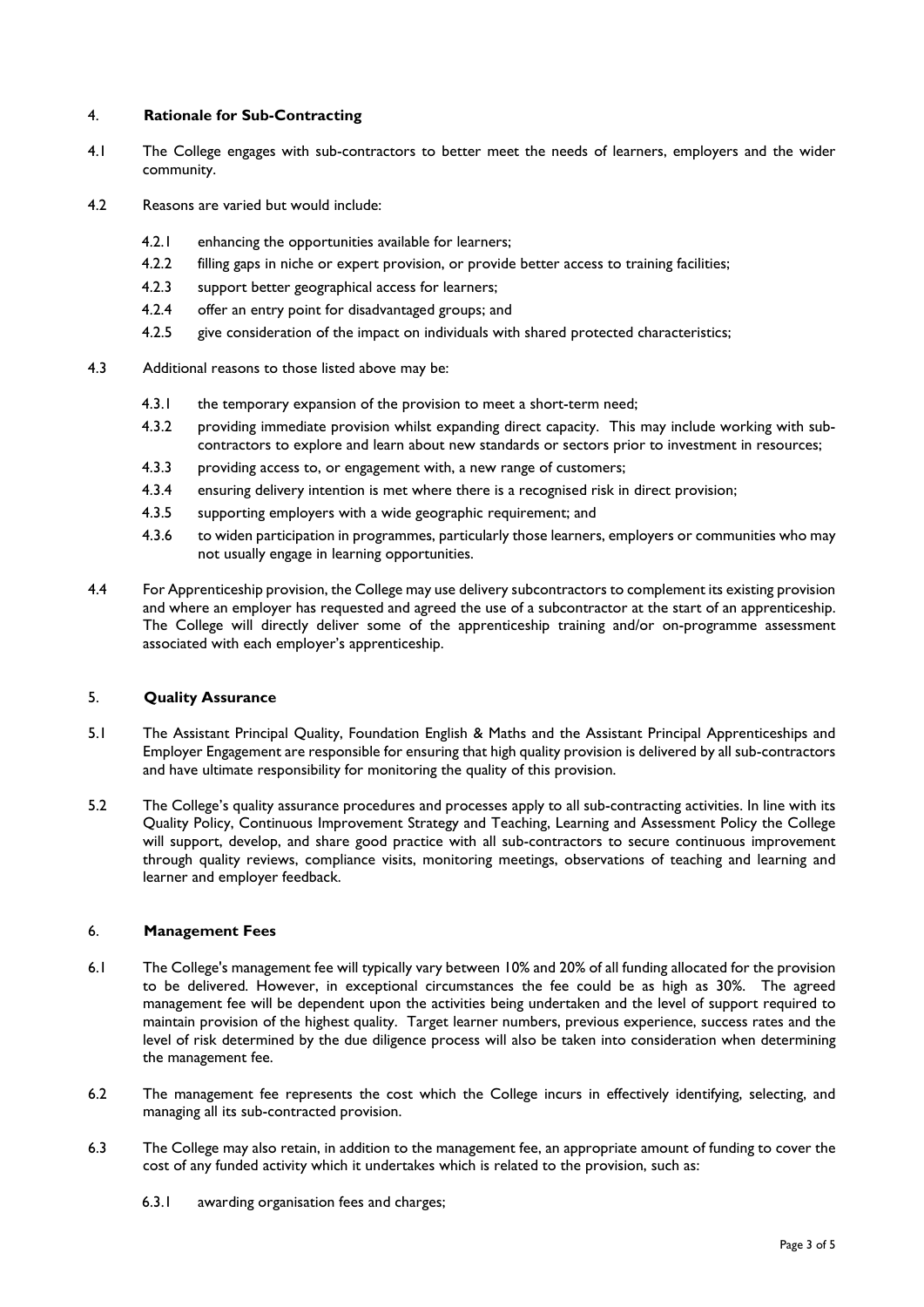- 6.3.2 hiring of facilities/equipment within/from the College; and
- 6.3.3 internal Quality Assurance (QA).

### 7. **Costs and Charges** *(Apprenticeship Subcontracting Only)*

- 7.1 In line with the ESFA Funding Rules, the College will ensure that all delivery is detailed in the Written Agreement with the employer at the start of the programme, specifying who will be responsible for each element of the programme including mandatory qualifications, non-mandatory qualifications, and any subcontracted delivery.
- 7.2 Charges, per learner, will be reasonable and proportionate and individually itemised to describe how they contribute to high quality training and will factor into the costings the expense of funded activity that the College and the Subcontractor undertake on behalf of the Employer including, but not limited to:
	- 7.2.1 direct delivery and/or assessment by the College or Subcontractor on each apprentices' programme in line with the Funding Rules requirements;
	- 7.2.2 Awarding Organisation registration and certification charges for mandatory qualifications;
	- 7.2.3 end point assessment organisation fees;
	- 7.2.4 e-portfolio costs;
	- 7.2.5 contract management and quality assurance costs.
- 7.3 Programme costs will be calculated by the Assistant Principal Apprenticeships and Employer Engagement with the Subcontractor before being checked and approved by the Chief Financial Officer.
- 7.4 Overall contract values will be calculated by the Assistant Principal Apprenticeships and Employer Engagement and approved at ELT then reported to Governors throughout the contract year.
- 7.5 Payments to subcontractors will be made in accordance with the agreed payments schedule in the Delivery Subcontract. These payments will be reconciled against actual funding amounts calculated from the Provider Funding Report which is directly created from the Individual Learning Record (ILR).

#### 8. **Support for Sub-Contractors**

- 8.1 Each sub-contractor will have a written legally binding agreement in place that sets out the criteria and requirements of the contract.
- 8.2 The precise support given to each sub-contractor will be negotiated with that sub-contractor and may include, but is not limited to:
	- 8.2.1 advice and guidance at the pre-contract stage;
	- 8.2.2 site visits;
	- 8.2.3 observations of teaching, learning and assessment;
	- 8.2.4 tutor support;
	- 8.2.5 observation of Information, Advice and Guidance (IAG), enrolment and examination sessions;
	- 8.2.6 participation in IAG and enrolment sessions;
	- 8.2.7 more rigorous quality assurance;
	- 8.2.8 support with funding rules compliance;
	- 8.2.9 regular financial reports to support invoicing;
	- 8.2.10 ongoing support to address any areas for improvement;
	- 8.2.11 in-depth check of evidence submitted and regular feedback on issues identified;
	- 8.2.12 input of enrolment documentation;
	- 8.2.13 regular review meetings;
	- 8.2.14 providing regular progress and success rate reports; and
	- 8.2.15 ensuring compliance with College Safeguarding, Prevent and Health and Safety policies and procedures.

#### 9. **Payment Arrangements**